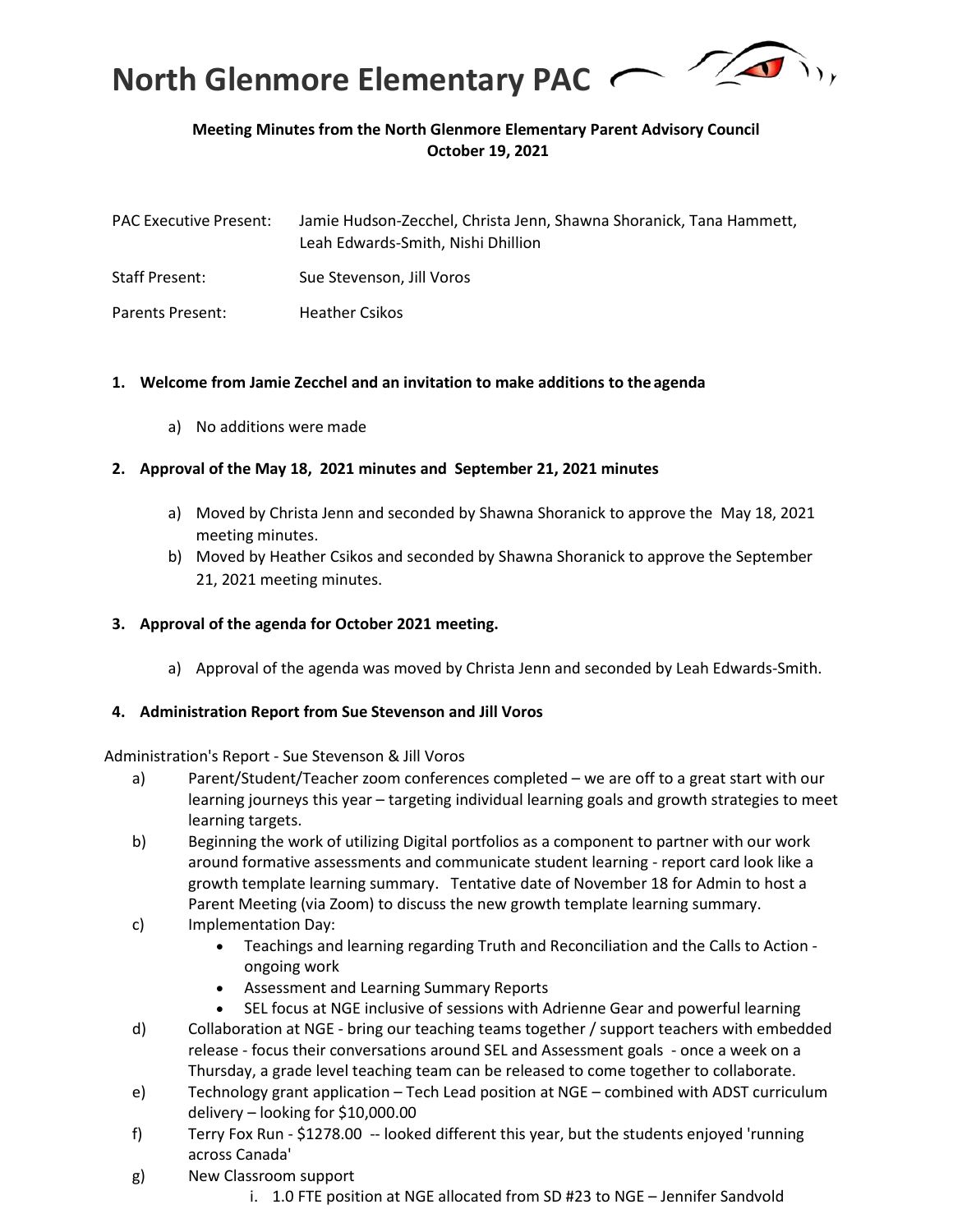

- ii. Theresa Schiewe will be in for Mrs. Sandvold for this one year release
- iii. Library Learning Commons was incrased by .1FTE and provided to Shawna Horning. This allows Mrs. Horning to co-teach/co-plan support for staff in the areas of digital literacy/project based learning and inquiry.
- h) Upcoming
	- Gr 6 immunizations in the school
	- Hot Lunch starts this month
	- October 22nd Teacher Professional Learning Day (No school)
	- October 29th Zoombly (Halloween assembly)
	- Simple Costumes and orange and black ok / no gore, no props, no masks
- i) Intern teacher candidates at NGE (Learning Community) three candidates starting soon
- j) Safe Routes to School committee "walk about" on Oct  $15<sup>th</sup>$  update coming: meeting on October 21st -
- k) Thank you to Mr. Smith who is working with our grade 6 student athletes opening sport season is volleyball. Practices at Lunch time, and season begins after Remembrance Day (Short season)
- l) Letter from Liaison Offer Constable George Minshell

## **5. President's Report from Jamie Zecchel**

- a) The Gaming Grant has been approved and we have received \$11,760.
- b) The contract for COBSS will be sent out this week and we will await news of this year's recipient.
- c) There is a survey available to parents to help determine how PAC funds will be spent this school year. Please go to our PAC Facebook page for the link. Still collecting data. Will have results available for next meeting.
- d) Safe Routes 4 Schools Committee will be doing a "walkabout" on this Thursday October 21st from 8:00 am to 10:00 am, if parents are able to attend please email [nge.pacpresident@sd23.bc.ca](mailto:nge.pacpresident@sd23.bc.ca)
- e) Discussion regarding BGC new building on site. Jill meeting with District Operations and City

## **6. Vice President's Report by Christa Jenn**

a) Nothing to report at this time.

## **7. Treasurer's Report by Shawna Shoranick**

- a) Motion to stop paper statements and have e-statements going forward (a charge of \$6 / month will be added starting Nov. 1st if we do not switch)
- b) Motion to stop Moved by Christa Jenn seconded by Nishi Dhillion
- c) Letter from Interior Savings they are moving to paperless accounts.
- d) Gaming funds have been deposited into the gaming account.
- e) Currently working on a budget for spending of PAC funds for the year, a formal budget will be available for voting in November's meeting.
	- Parent survey will help assist creating of budget
- f) In need of a new signer to replace Jennifer Eberle.